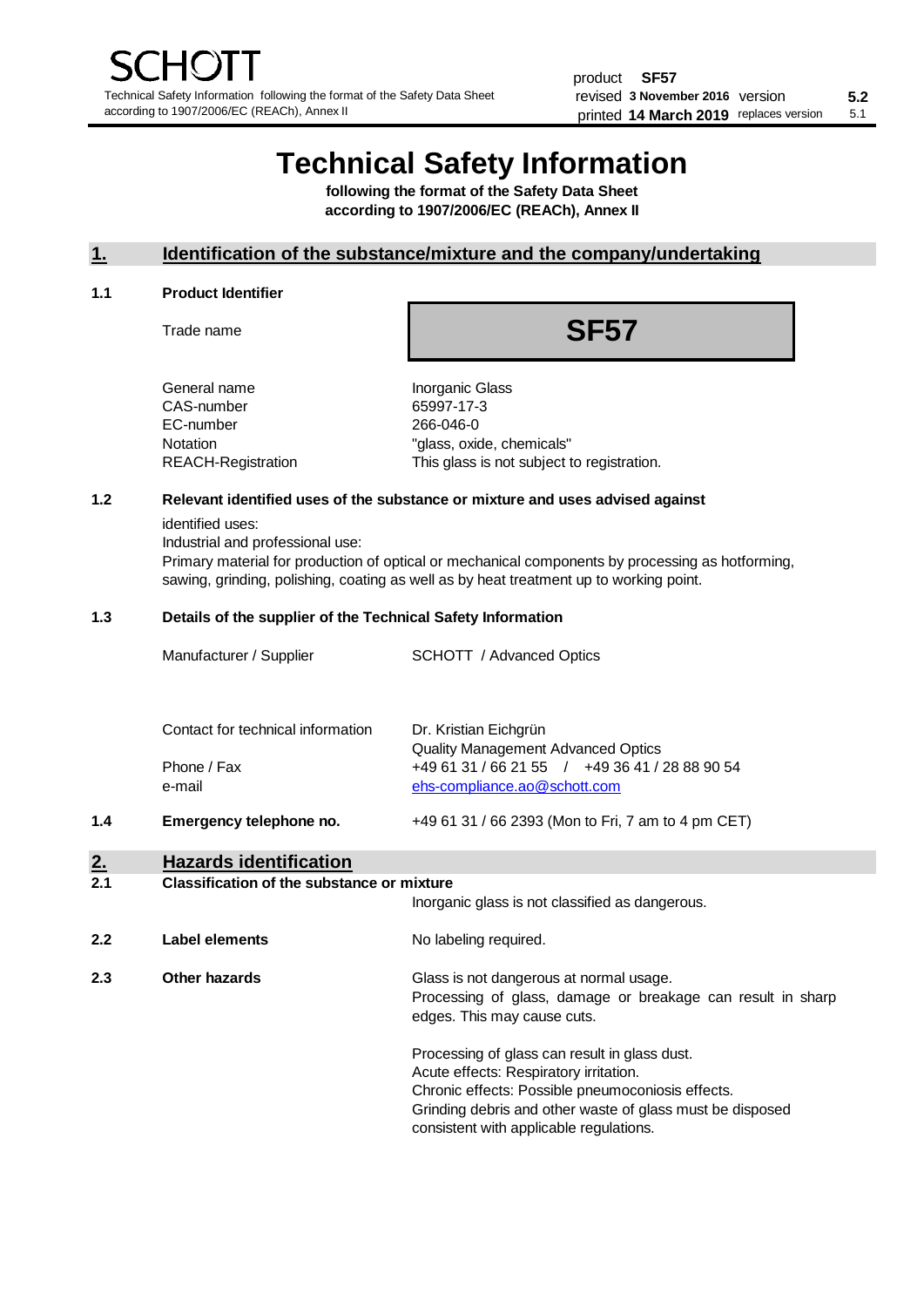Technical Safety Information following the format of the Safety Data Sheet according to 1907/2006/EC (REACh), Annex II

# **3. Composition/information on ingredients**

#### **3.1 Substances**

As the substance glass is not included in the candidate list of substances of very high concern, currently there are no information duties according to article 33 of REACH. However for the production of glass we may use substances, which are on the candidate list and had been included in Annex XIV of the REACH regulation or could be included in future . These powdery substances are not present as such in the final glass; they are fully integrated into the glass matrix through the melting process. Thus they loose their original characteristics. The main components are listed as additional information in chapter 16. For more information please refer to ehs-compliance.ao@schott.com.

#### **3.2 Mixtures**

Glass is classified as substance acc. to regulation (EC) No 987/2008 (amending of Reach-Reg.).

## **4. First aid measures**

#### **4.1 Description of first aid measures**

| <b>General information</b> | Glass is no hazardous substance. The following information refer<br>to glass dust and glass splinter which may result from processing<br>or breakage. |
|----------------------------|-------------------------------------------------------------------------------------------------------------------------------------------------------|
| <b>After inhalation</b>    | Supply fresh air; consult doctor in case of complaints                                                                                                |
| After skin contact         | Normally not dangerous.                                                                                                                               |
|                            | Consult doctor in case of complaints.                                                                                                                 |
| After eye contact          | Rinse under running water.                                                                                                                            |
|                            | Consult doctor in case of complaints.                                                                                                                 |
| <b>After swallowing</b>    | Consult doctor                                                                                                                                        |

# **4.2 Most important symptoms and effects, both acute and delayed**

none known **4.3 Indication of immediate medical attention and special treatment needed** 

|     |                                                                     | none                           |
|-----|---------------------------------------------------------------------|--------------------------------|
| 5.  | <b>Fire fighting measures</b>                                       |                                |
| 5.1 | <b>Extinguishing media</b>                                          | no requirements                |
| 5.2 | Special hazards arising from the substance or mixture               | none. Glass is noncombustible. |
| 5.3 | <b>Advice for firefighters</b>                                      | none                           |
| 6.  | <b>Accidental release measures</b>                                  |                                |
| 6.1 | Personal precautions, protective equipment and emergency procedures |                                |
|     |                                                                     | none                           |
| 6.2 | <b>Environmental Precautions</b>                                    | none                           |
| 6.3 | Methods and material for containment and cleaning up                | none                           |
| 6.4 | Reference to other sections                                         | none                           |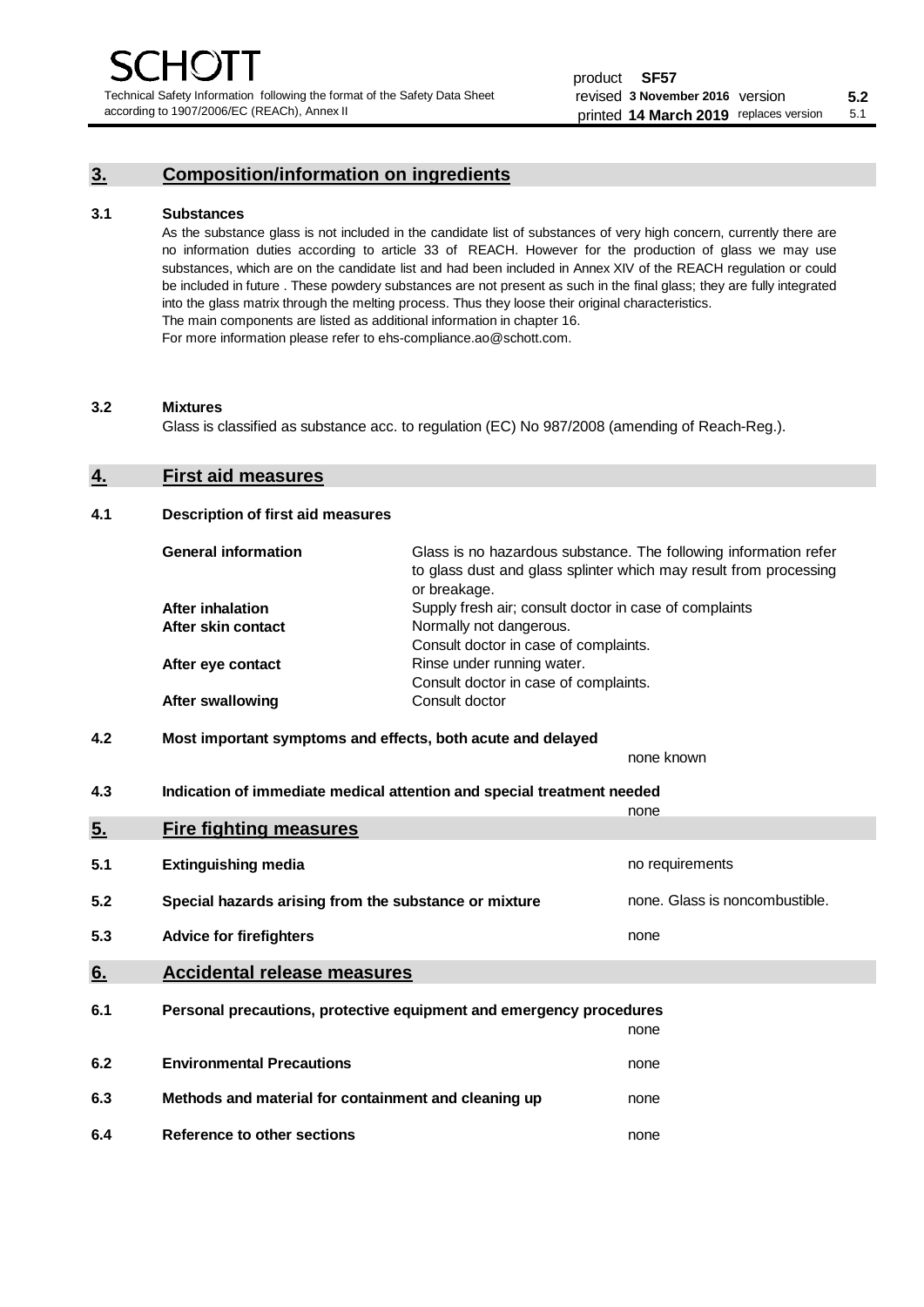| $\underline{\mathbf{7}}$ . | <b>Handling and storage</b>                                                                                      |                                                                                                                                                                                                                                                                                                                                                                                     |
|----------------------------|------------------------------------------------------------------------------------------------------------------|-------------------------------------------------------------------------------------------------------------------------------------------------------------------------------------------------------------------------------------------------------------------------------------------------------------------------------------------------------------------------------------|
| 7.1                        | <b>Precautions for safe handling</b>                                                                             | Avoid breakage because of injury risk by sharp edges.                                                                                                                                                                                                                                                                                                                               |
| 7.2                        | Conditions for safe storage, including any incompatibilities                                                     | Store in dry environment. Avoid excessive humidity.                                                                                                                                                                                                                                                                                                                                 |
| 7.3                        | Specific end use(s)                                                                                              | see section 1.2                                                                                                                                                                                                                                                                                                                                                                     |
| 8.                         | <b>Exposure controls / personal protection</b>                                                                   |                                                                                                                                                                                                                                                                                                                                                                                     |
| 8.1                        | <b>Control parameters</b><br>Regulation<br>Value<br>0.3 mg / $m3$<br>peak limit<br>no information<br>teratogenic | In case of dust formation, declaration for FUSED SILICA, CAS-No: 60676-86-0<br>TRGS 900 - GERMAN OCCUPATIONAL EXPOSURE LIMIT VALUES (01/2006)<br>(EXPOSURE LIMIT VALUE) with reference to the respirable fraction.<br>There is no reason to fear a risk of damage to the developing embryo<br>or foetus when limit value is adhered to                                              |
| 8.2                        | <b>Exposure controls</b><br>in general.                                                                          | Technical measures and appropriate work processes have higher priority than personal<br>protective equipment. Provide adequate ventilation by local exhaust ventilation or ventilation<br>Adequate assessment tools for verification of effectivity of the protective measures includes<br>methods of measurements as described in "Technischen Regeln for Gefahrstoffe (TRGS) 402. |
|                            | <b>Respiratory Protection</b>                                                                                    | Technical<br>grinding/processing,<br>measure: wet<br>avoid<br>dust<br>formation.<br>If glass dust or particulates are above the national exposure limits<br>use a national approved respirator for dust and fibers.                                                                                                                                                                 |
|                            | <b>Hand Protection</b>                                                                                           | Use protective gloves and safety wristbands for protection<br>against cut injuries.                                                                                                                                                                                                                                                                                                 |
|                            | Eye Protection                                                                                                   | Use industrial safety glasses that meet national standards.                                                                                                                                                                                                                                                                                                                         |
|                            | <b>Personnel Protection</b>                                                                                      | Use safety skirting for protection from sharp edges.<br>Wear safety shoes.                                                                                                                                                                                                                                                                                                          |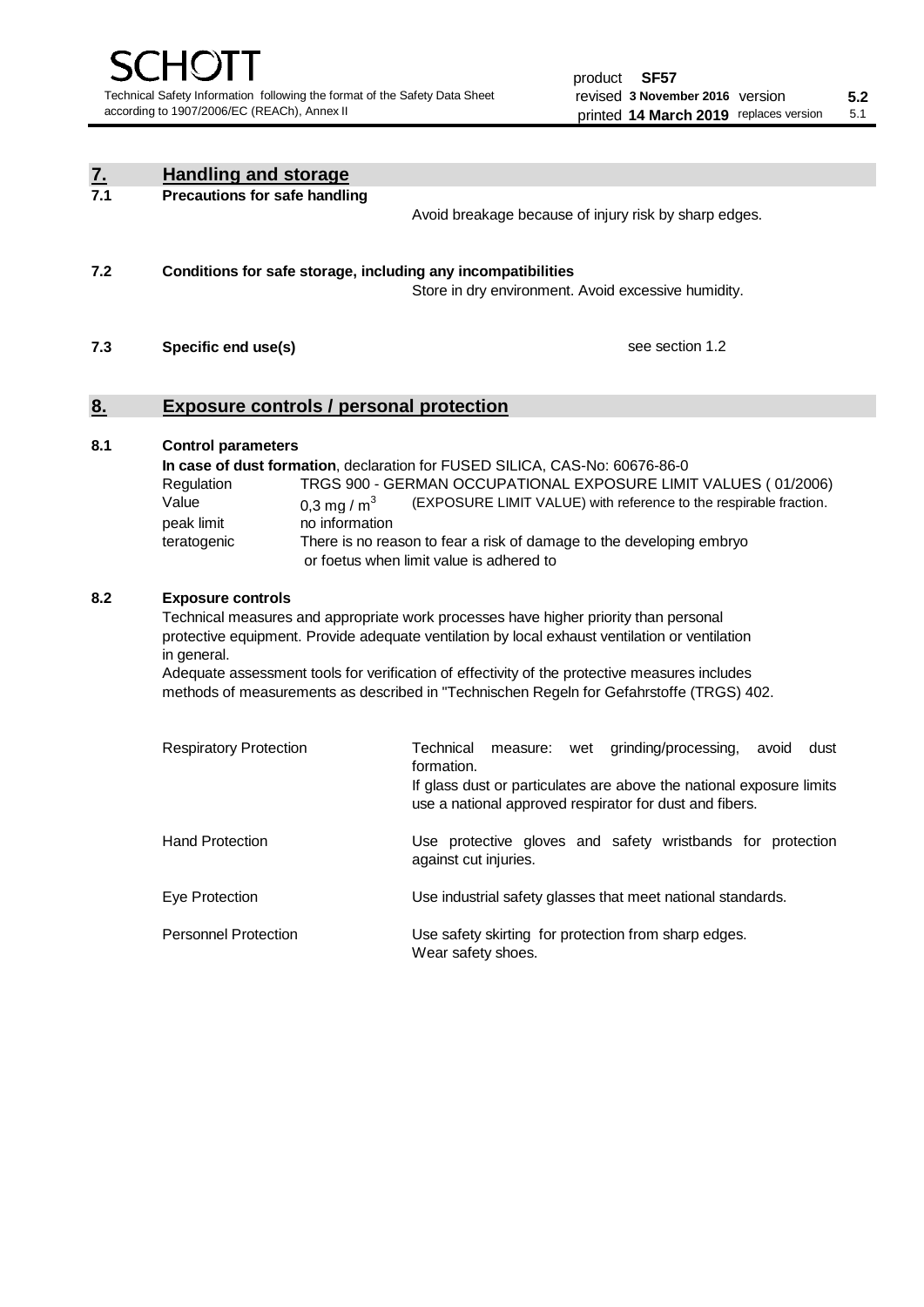Technical Safety Information following the format of the Safety Data Sheet according to 1907/2006/EC (REACh), Annex II

# **9. Physical and chemical properties**

**9.1 Information on basic physical and chemical properties**

|     | Appearance                            |                                                    |
|-----|---------------------------------------|----------------------------------------------------|
|     | <b>Physical state</b>                 | solid                                              |
|     | <b>Colour</b>                         | transparent or coloured                            |
|     | Odour                                 | odourless                                          |
|     | pH-value                              | not applicable                                     |
|     | <b>Boilling point/boilling range</b>  | not applicable                                     |
|     | Melting point/melting range           | 414 $\degree$ C                                    |
|     |                                       | Transformation temperature according to ISO 7884-8 |
|     | <b>Flashpoint</b>                     | not combustible                                    |
|     | <b>Combustibility</b>                 | not combustible                                    |
|     | Ignition temperature                  | none                                               |
|     | <b>Auto flammability</b>              | none                                               |
|     | Danger of explosion                   | none                                               |
|     | <b>Explosive limits upper / lower</b> | none                                               |
|     | <b>Oxidizing characteristics</b>      | none                                               |
|     | Vapour pressure                       | not applicable                                     |
|     | Density (20 °C)                       | 5,51 g/ccm                                         |
|     | <b>Water solubility</b>               | not applicable                                     |
|     | <b>Fat solubility</b>                 | not applicable                                     |
|     | n-octanol-water partition coefficient | not applicable                                     |
|     | <b>Other information</b>              | none                                               |
| 9.2 | <b>Other information</b>              | none                                               |

# **10. Stability and Reactivity**

### **10.1 Reactivity**

Glass is a stable material. Glass is inert to many chemicals, but may react to hot, strong alkaline solutions and with hydrofluoric, fluorosilicic and phosphoric acids. When heated to temperatures above the melting point, metal oxide fumes may be emitted.

Glass is an amorphous, inorganic, usually transparent or translucent substance consisting of a mixture of silicates or sometimes borates or phosphates as glass formers. With additions of modifiers a melt is produced at high temperatures, that cools to a solid state without crystallization.

### **10.2 Chemical stability**

Glass is stable at normal environmental conditions.

**10.3 Possibility of hazardous reactions** 

No hazardous reactions at intended use.

| 10.4 | <b>Conditions to avoid</b>       | see section 10.1 |
|------|----------------------------------|------------------|
| 10.5 | Incompatible materials           | see section 10.1 |
| 10.6 | Hazardous decomposition products | see section 10.1 |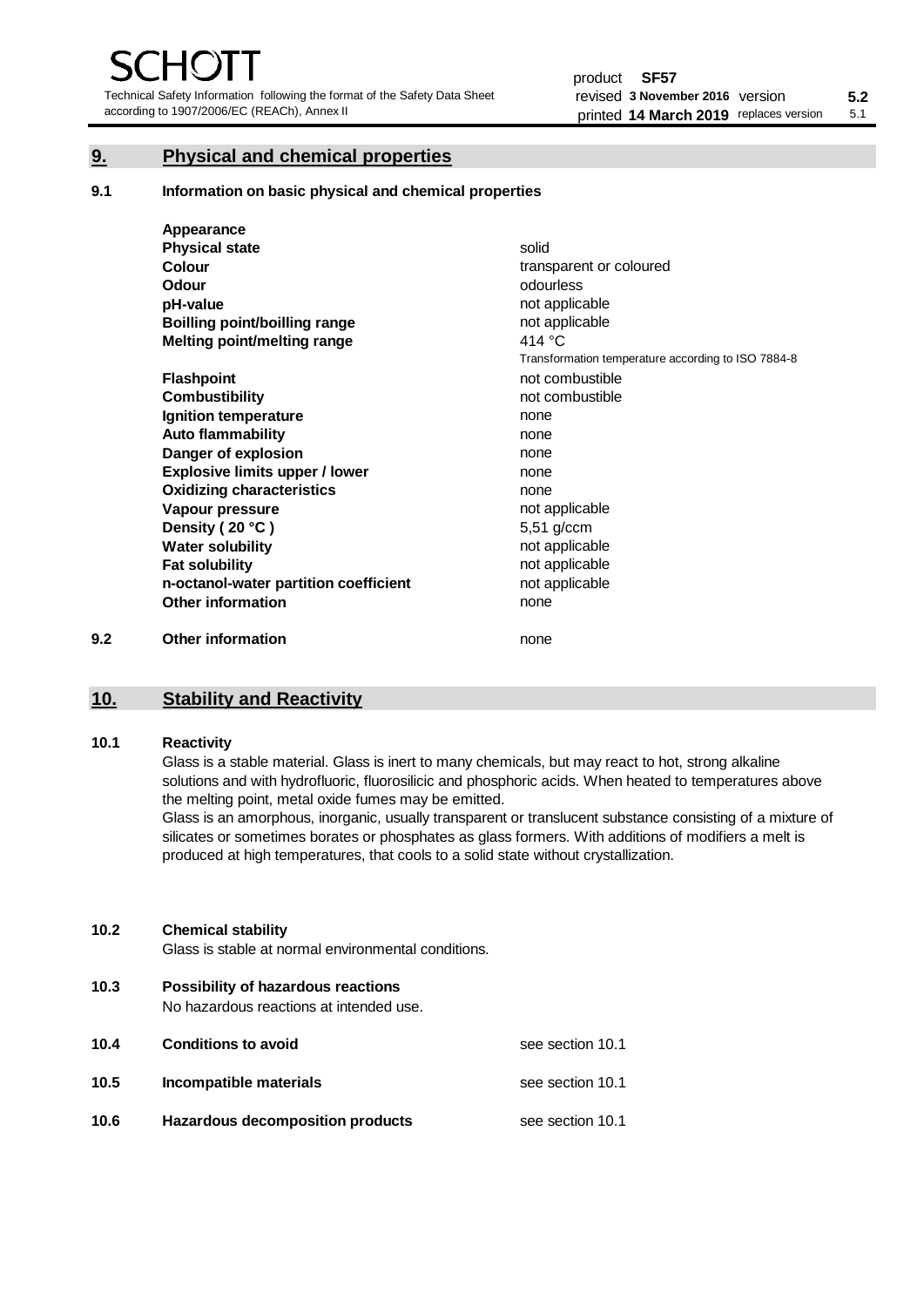unknown unknown unknown

unknown unknown unknown

Disposal according to local regulations

# **11. Toxicological information**

**11.1 Information on toxicological effects** Toxicological data are not available.

# **12. Ecological information**

- **12.1 Toxicity**
- **12.2 Persistence and degradability**
- **12.3 Bioaccumulative potential**
- **12.4 Mobility in soil**
- **12.5 Results of PBT and vPvB assessment**
- **12.6 Other adverse effects**

# **13. Disposal considerations**

**13.1 Waste treatment methods**

| <u>14.</u> | <b>Transport information</b>                                            |                     |
|------------|-------------------------------------------------------------------------|---------------------|
| 14.1       | <b>UN Number</b>                                                        | no requirements     |
| 14.2       | <b>UN Proper Shipping Name</b>                                          | no requirements     |
| 14.3       | <b>Transport hazard class(es)</b>                                       | no requirements     |
| 14.4       | Packing group                                                           | no requirements     |
| 14.5       | <b>Environmental hazards</b>                                            | no requirements     |
| 14.6       | Special precautions for user                                            | see sections 6 to 8 |
| 14.7       | Transport in bulk according to Annex II of MARPOL73/78 and the IBC Code |                     |
|            |                                                                         | no requirements     |

# **15. Regulatory information**

### **15.1 Safety, health and environmental regulations/legislation specific for the substance or mixture**

**REACH** Under REACH glass is classified as a "Substance". According to Appendix V Number 11 of the REACh regulation glass is exempted from registration if specified conditions are met. SCHOTT AG, Advanced Optics has examined this conditions for its products. This glass is not subject to registration.

**RoHS** This glass does not contain - according to our knowledge - materials in concentrations, whose placing on the market is forbidden in accordance to the current requirements of the European Directive 2011/65/EU. This glass contains lead to achieve it's particular characteristics. It is compliant to the RoHS due to the exemptions specified in the annex of the RoHS.

**United Nations Globally Harmonized System (UN-GHS) related to safety information.**

This information considers also the requirements of the UN-GHS related to safety information.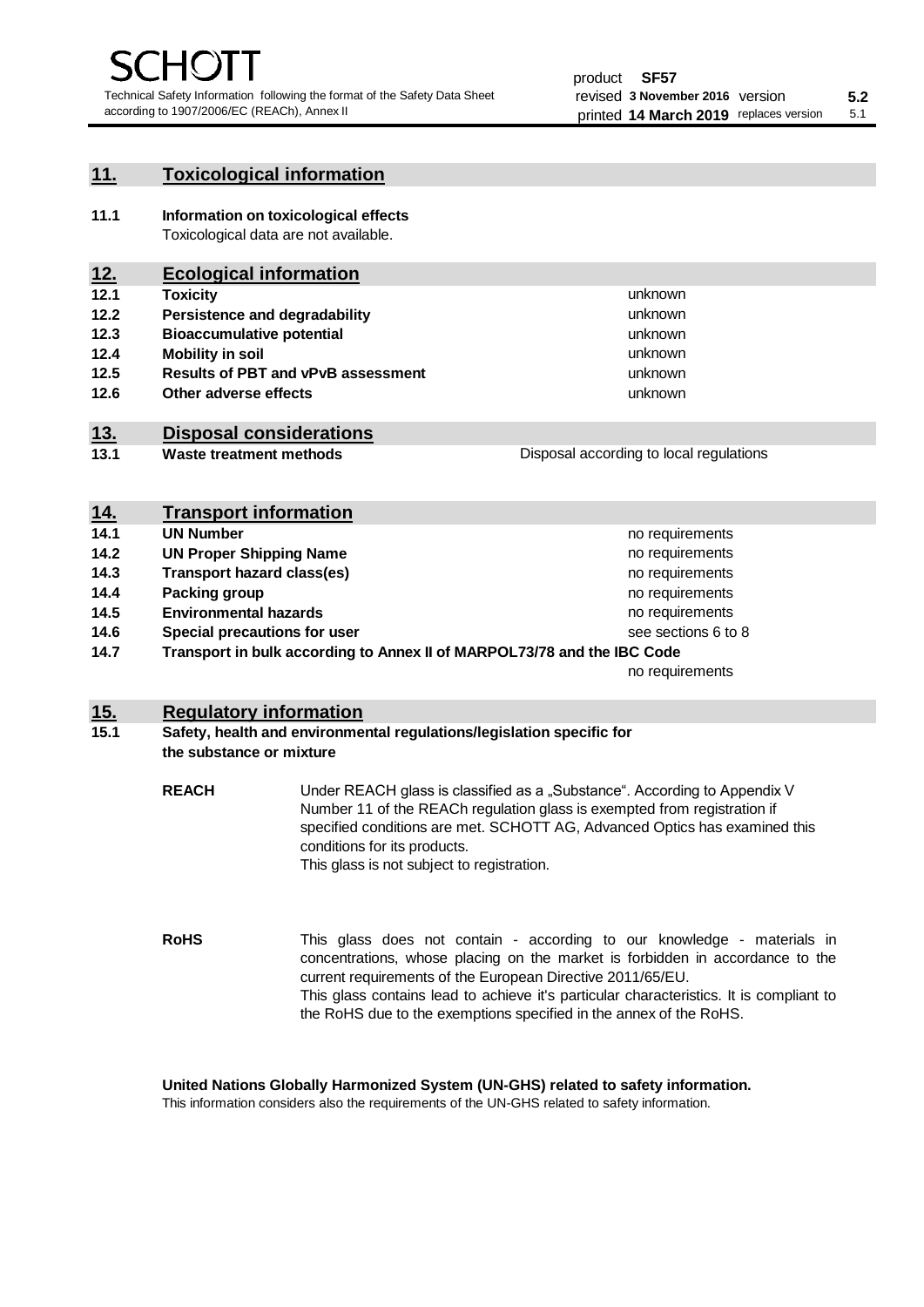Technical Safety Information following the format of the Safety Data Sheet according to 1907/2006/EC (REACh), Annex II

# **15.2 Chemical Safety Assessment**

A Chemical Safety Assessment has not been carried out.

# **16. Other information**

| 16.1 | Composition of mixture according to raw materials, based on the oxides. |               |               |              |       |             |                                                 |           | 5.1 |
|------|-------------------------------------------------------------------------|---------------|---------------|--------------|-------|-------------|-------------------------------------------------|-----------|-----|
|      | chemical                                                                |               | proportion    | SVHC (REACH) | Reg.  | <b>OSHA</b> | <b>ACGIH</b>                                    | Carc.     |     |
|      | name                                                                    | <b>CAS-No</b> | of weigth (%) | (Y/N)        | (Y/N) | <b>PEL</b>  | TLV                                             | (Y/N)     |     |
|      | Arsenic Trioxide                                                        | 1327-53-3     | $\leq 1$      | Yes          | Yes   |             | $0.01$ mg/m <sup>3</sup> 0.01 mg/m <sup>3</sup> | Yes       |     |
|      | Potassium Oxide                                                         | 12136-45-7    | < 1           | No           | No    | N/A         | N/A                                             | <b>No</b> |     |
|      | Sodium Oxide                                                            | 1313-59-3     | < 1           | No           | No    | N/A         | N/A                                             | <b>No</b> |     |
|      | Lead Oxide                                                              | 1317-36-8     | $70 - 80$     | Yes          | Yes   |             | $0.05$ mg/m <sup>3</sup> 0.05 mg/m <sup>3</sup> | Yes       |     |
|      | Silica                                                                  | 14808-60-7    | $20 - 30$     | No           | Yes   |             | $0.1 \text{ ma/m}^3$ 0.025 mg/m <sup>3</sup>    | <b>No</b> |     |

**The classification and limiting values are valid for the raw materials, see section 3. Glass is not a substance of very high concern (SVHC).**

#### **Explanations to the data in the table**

| SVHC(REACH) | The raw material is listed in the candidate list of the substances of very high<br>concern                                                               |
|-------------|----------------------------------------------------------------------------------------------------------------------------------------------------------|
| Reg.        | Regulated chemical substance per list OSHA Regulations (Standards - 29 CFR)<br>Subpart 1910.1000 Tables Z1 to Z3 Limits for Air Contaminants             |
| OSHA / PEL  | Permissible exposure limit – for chemical materials, issued by the OSHA                                                                                  |
| ACGIH / TLV | Threshold limit value - chemical substances classification by the ACGIH                                                                                  |
| <b>OSHA</b> | Occupational Safety and Health Administration, an organization of the US.<br>Department of Labor (www.osha.gov).                                         |
| ACGIH       | American Conference of Governmental Industrial Hygienists (ACGIH), an member-<br>based organization that advances occupational and environmental health. |
| Carc.       | Chemical substance classified as carcinogen                                                                                                              |